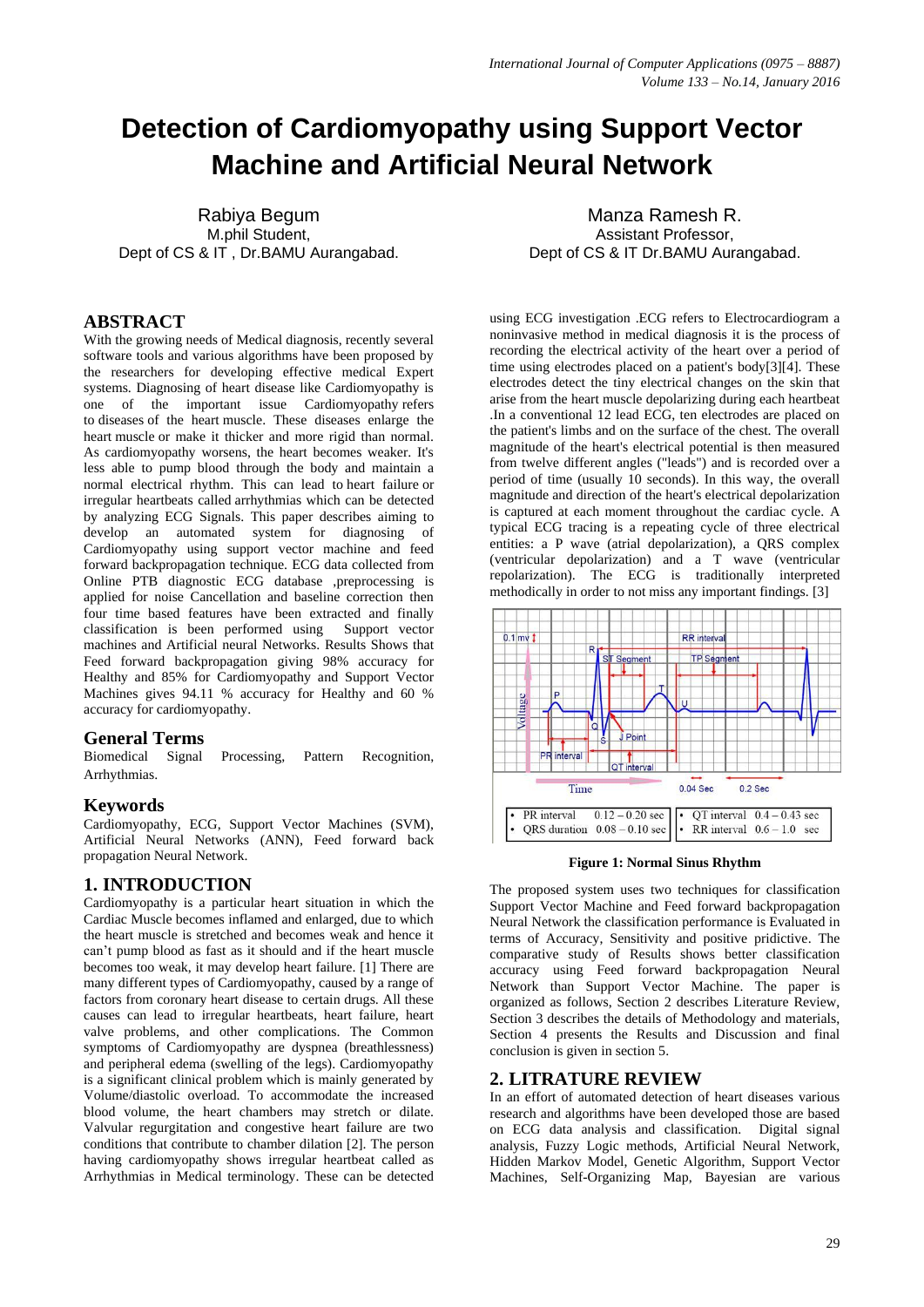classification techniques proposed and under Evaluation each technique is having its own advantages and disadvantages.

Mirela Ovreiu and Dan Simon (2012) shown that the clinical ECG data can be classified as Cardiomyopathy and Non Cardiomyopathy using neuro-fuzzy network training by biogeography-based optimization(BBO) and got 60 % accuracy on test data[5]. [Ahmad Shukri.M.H](http://ieeexplore.ieee.org/search/searchresult.jsp?searchWithin=p_Authors:.QT.Ahmad%20Shukri,%20M.H..QT.&searchWithin=p_Author_Ids:38469157900&newsearch=true) et al (2012) proposed a method for detection of Cardiomyopathy with Elman Neural Network .In his approach he took total of 600 ECG beat samples from an established online database. Nine time-based descriptors from leads I, II and III were used for training, testing and validation of the network structures. A total of five hidden-node node structures were tested with four different learning algorithms. Results show that all the network structure managed to achieve more than 90% classification accuracy. The fastest convergence was achieved with the Levenberg-Marquardt algorithm with an average of 16 epochs [6]. a similar approach for detecting cardiomyopathy is proposed by Ali M.S.A.M (2012) they used Multilayered Perception Network for classification, they worked on PTB diagnostic ECG database which includes data for normal, cardiomyopathy and other arrhythmias .they trained total 600 beats and test five different MLP structures, four different algorithms were implemented to obtain the best classification accuracy and results showed that the Levenberg Marquardt Algorithm Gives Highest average Classification accuracy of 98.9%.[7].. A. T. SAYAD et al (2014) presented diagnostic system for Heart disease using data mining and artificial neural network (ANN) techniques. From the ANN, a Multilayer perceptron neural network along with back propagation algorithm is used to develop the system and works efficiently. [8]. V .K. Srivastava et al (2013) presented the system based on the application of Neuro Fuzzy network for reliable heartbeat classification on the basis of the ECG wave form. The potential of accuracy rate for Neuro Fuzzy system as ECG diagnostic decision aid is very high.[9]. Lai Khin Wee et al (2009) developed the automation data capturing and sending system based on digitized ECG image that enables the patient monitoring process with the medical devices without any wire connections. The output of the developed program is a self-generated report which including patients' information and heart rate. It will then be send through the internet connection to the user's recipients. [10] K.S.Kavitha et al (2010) proposed a system for detection of heart disease based on feed forward neural network architecture and genetic algorithm in their work they uses Genetic algorithm for training that Overcomes the problem of local minima with backpropagation algorithm.[11]. Mrs. B. Anuradha and V.C.Veera Reddy(2005) proposed arrhythmia Classification using Fuzzy Classifier they showed that The cardiac arrhythmia classification using fuzzy logic approach has given better performance results when compared to analytical method and using artificial neural networks for classification. More over problems associated with conventional neural network arch such as learning rate limitation and difficulty in selecting the optimal number of hidden units are eliminated [12].Anand Kumar Joshi et al (2014) in his review paper focused on analysis of ECG signals for Arrhythmia and abnormalities. And concluded that the DWT discrete wavelets transform analyzes the ECG signals and neural networks are the efficient classifier for arrhythmias [13].

#### **3. METHODOLOGY AND MATERIALS**



**Figure 2: Proposed System Methodology**

## **3.1 Data Acquisition**

The system works on total 63 subjects ECG data which is obtained from online PTB diagnostic ECG database The database contains 549 records from 290 subjects (aged 17 to 87, mean 57.2; 209 men, mean age 55.5, and 81 women, mean age 61.6; ages were not recorded for 1 female and 14 male subjects). Each subject is represented by one to five records [14]. The proposed work uses signals of 49 healthy subjects and 14 cardiomyopathy subjects.

## **3.2 Preprocessing**

Preprocessing is the task of data preparation for feature extraction that refines the data by removing the unwanted artifacts. Two dominant artifacts present in ECG recordings are: (1) high-frequency noise caused by electromyogram induced noise, power line interferences, or mechanical forces acting on the electrodes; (2) baseline wander (BW) that may be due to respiration or the motion of the patients or the instruments. These artifacts severely limit the utility of recorded ECGs and thus need to be removed for better clinical evaluation.

In this method we had applied the Band pass filters with 0.5 to 45 Hz that is the cutoff low frequency to get rid of baseline wander and the cut off frequency to discard high frequency noise. Then Moving average Filters are applied for further enhancement.

$$
[i] = \frac{1}{M} \sum_{j=0}^{M-1} x(i+j) \cdots (1)
$$

Equation of the moving average filter

In this equation,  $x \mid$  is the input signal,  $y \mid$  is the output signal, and *M* is the number of points used in the moving average. This equation only uses points on one side of the output sample being calculated. [15].



**(b)preprocessed Signal Figure 3: Raw and Preprocessed Signal**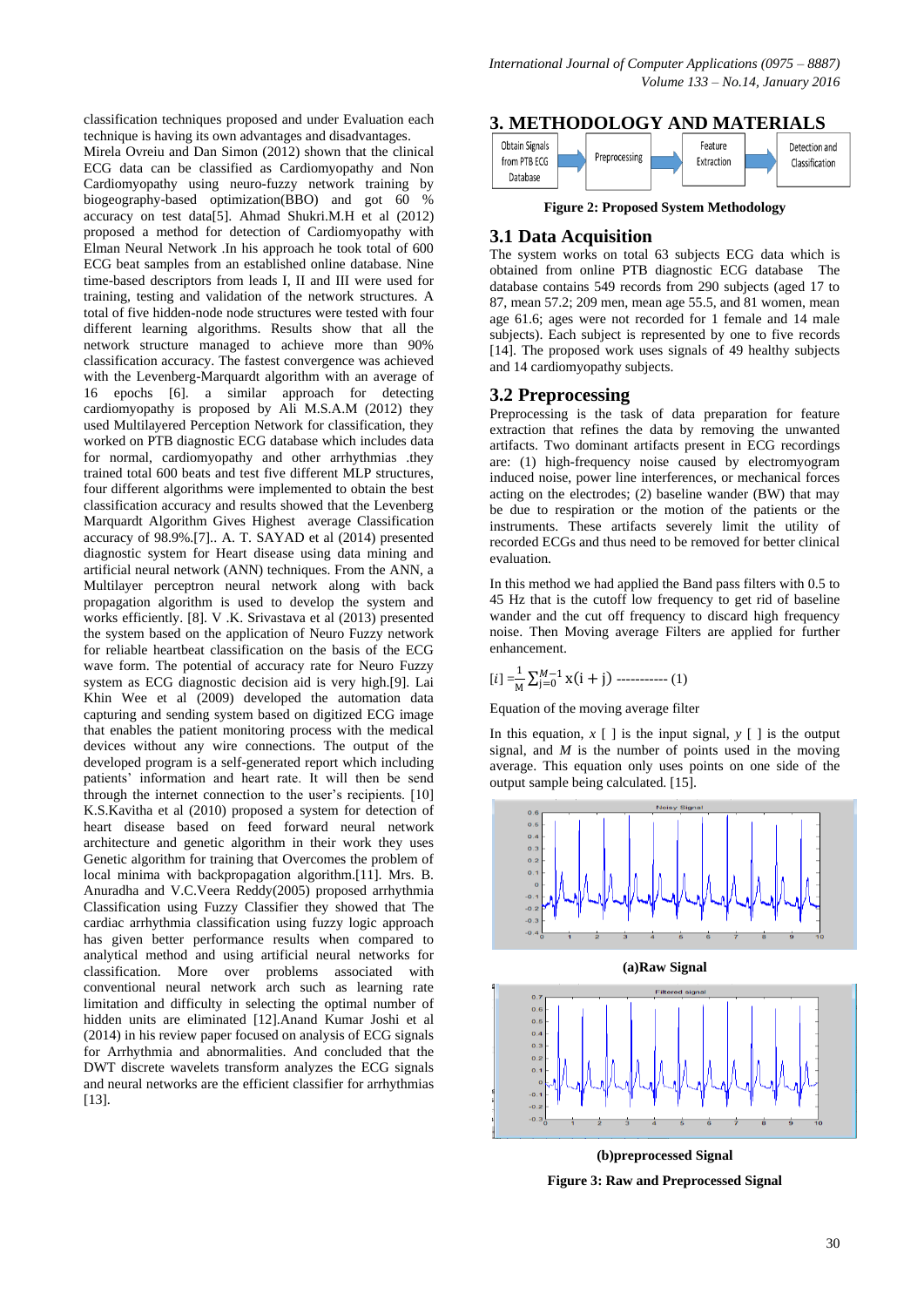After filtering Different Quality measures Like MSE, PSNR and SNR are applied to judge the quality of signals for noise removal and baseline correction.

| <b>Signal ID</b>                        | <b>MSE</b> | <b>PSNR</b> | <b>SNR</b> |  |
|-----------------------------------------|------------|-------------|------------|--|
| s0311lrem(Healthy) 0.006272987 70.19006 |            |             | 1.01541    |  |
| s0402Irem(Healthy) 0.000469348 81.44985 |            |             | 0.589849   |  |
| s0420_rem(Cardio) 0.000711506 79.64302  |            |             | 1.229599   |  |
| s0456_rem(Cardio) 0.000553734 80.73179  |            |             | 0.282322   |  |

**Table 1: MSE, PSNR and SNR values of ECG Signals.**

# **3.3 Feature Extraction**

The extracted feature from the ECG signal plays a vital in diagnosis of Cardiomyopathy. The development of accurate and quick methods for automatic ECG feature extraction is of major importance. One cardiac cycle in an ECG signal consists of the P-QRS-T waves. The duration of the waves and the time Intervals of the Waves are of Importance to detect abnormality or Arrhythmias in an ECG. Detection of P wave, QRS complex wave is difficult as ECG signal varies with time due to psychological conditions and presence of noise the proposed feature extraction scheme uses Adaptive thresholding method for detecting the p wave, QRS complex and T waves of an ECG signal [16].



**Figure 4 : Signal with P –QRScomplex and T waves Detected**

Once the peaks are detected, it is possible to calculate the subsequent intervals of the waves for detecting arrhythmias.

In this study The Four Time based features PR interval, QT interval, RR interval and QRS interval are calculated.

**Table 2: Normal and Calculated range of ECG wave Intervals**

| Sample No           | <b>PR</b> Interval | <b>QT</b><br><b>Interval</b> | <b>RR</b> Interval              | <b>ORS</b> Interval | <b>Disease Detected</b> |
|---------------------|--------------------|------------------------------|---------------------------------|---------------------|-------------------------|
| <b>Normal Range</b> | $0.12$ to $0.20$ s | $0.35$ to $0.44$ s           | $0.6 \text{ to } 1.0 \text{ s}$ | $0.08$ to $1.0s$    | Healthy                 |
| $\overline{2}$      | 0.083636           | 0.378336                     | 0.9218                          | 0.129364            | Cardiomyopathy          |
| 3                   | 0.100167           | 0.436942                     | 0.853091                        | 0.087583            | Cardiomyopathy          |
| $\overline{4}$      | 0.089667           | 0.193913                     | 0.841667                        | 0.069083            | Cardiomyopathy          |
| 5                   | 0.04               | 0.37819                      | 0.725071                        | 0.144929            | Cardiomyopathy          |
| 11                  | 0.1462             | 0.503417                     | 0.9721                          | 0.0932              | Cardiomyopathy          |
| 34                  | 0.129              | 0.335154                     | 1.0345                          | 0.097               | Healthy                 |
| 35                  | 0.1161             | 1.383794                     | 1.034778                        | 0.1025              | Healthy                 |
| 36                  | 0.144909           | 0.324022                     | 0.908545                        | 0.059455            | Healthy                 |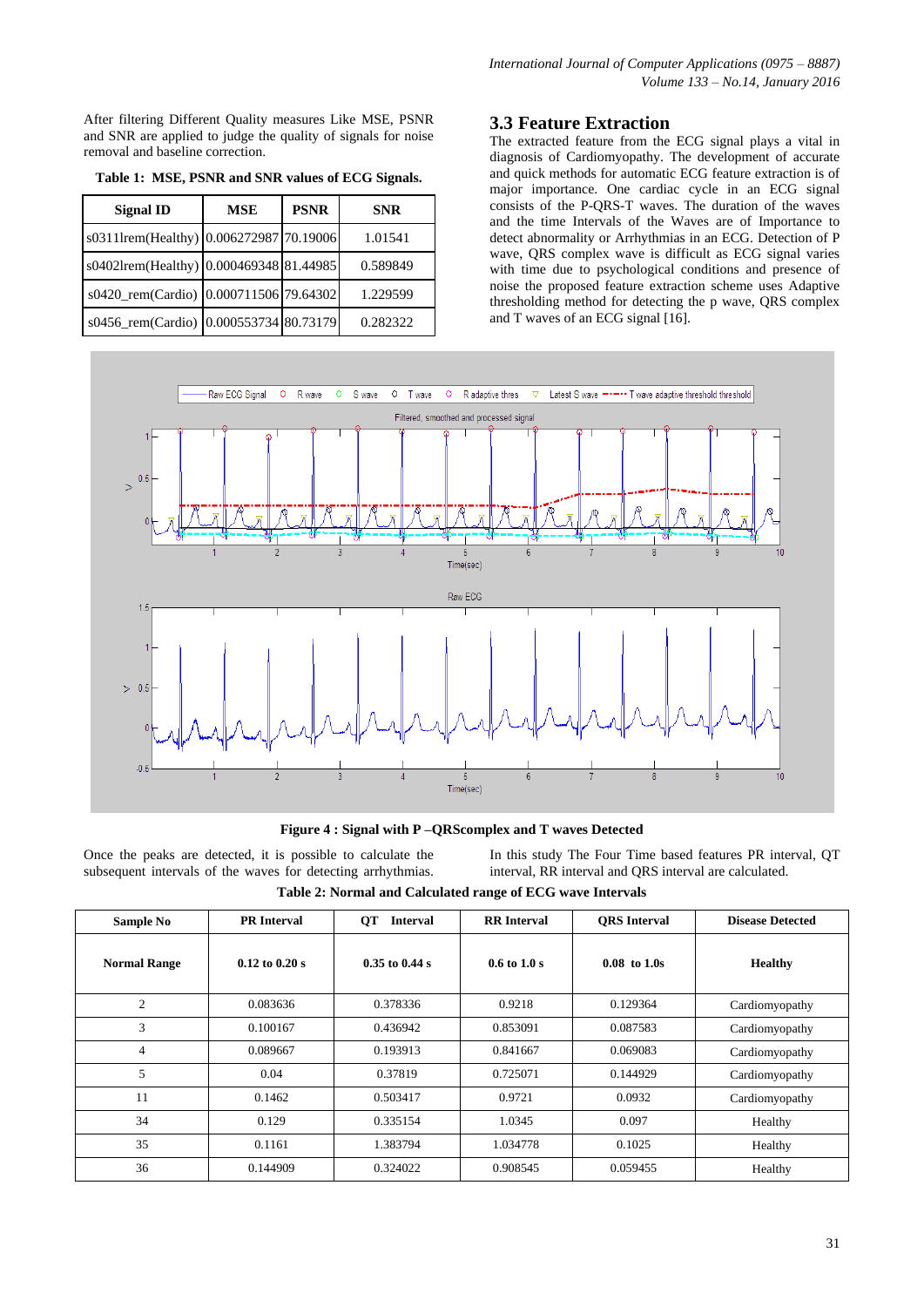| 37 | 0.138    | 0.261558 | 0.9595   | 0.06     | Healthy |
|----|----------|----------|----------|----------|---------|
| 38 | 0.142    | 0.351099 | 0.9744   | 0.085727 | Healthy |
| 39 | 0.103615 | 0.337534 | 0.770923 | 0.052923 | Healthy |
| 40 | 0.107231 | 0.410371 | 0.785154 | 0.080462 | Healthy |
| 41 | 0.118615 | 0.269958 | 0.782154 | 0.055538 | Healthy |
| 42 | 0.137091 | 0.322694 | 0.967364 | 0.089273 | Healthy |
| 43 | 0.113615 | 0.391447 | 0.781692 | 0.082231 | Healthy |

## **3.4 Classification**

The Extracted Features PR, RR, QT and QRS intervals are normalized before classification, two classification methods Support vector Machines and Feed forward backpropagation neural networks are applied and finally the performance is measured using some statistical metrics.

#### *3.4.1 Support Vector Machines*

Support vector machine (SVM) is a novel learning Machine introduced first by Vapnik [17] Support Vector Machine is based on the concept of decision planes that define decision boundaries. A decision plane is one that separates between a set of objects having different class memberships. SVM supports both regression and classification tasks and can handle multiple continuous and categorical variables. [18]. in this study we had used Linear SVM as we are having only two classes. Given some training data  $\mathcal{D}$ , a set of  $\mathcal{D}$  points of the form

$$
\mathcal{D} = \{ (\mathbf{x}_i, y_i) \mid \mathbf{x}_i \in \mathbb{R}^p, y_i \in \{-1, 1\} \}_{i=1}^n
$$

Where the  $\mathcal{Y}i$  is either 1 or −1, indicating the class to which the point  $\mathbf{A}_i$  belongs. Each  $\mathbf{A}_i$  is a  $\boldsymbol{\mu}$ -dimensional [real](https://en.wikipedia.org/wiki/Real_number) vector. We want to find the maximum-margin hyperplane that divides the points having  $y_i = 1$  from those having  $y_i = -1$ . Any hyperplane can be written as the set of points  $\mathbf{X}$ satisfying

$$
\mathbf{w} \cdot \mathbf{x} - b = 0,
$$

Where denotes the [dot product](https://en.wikipedia.org/wiki/Dot_product) and the (not necessarily normalized) [normal vector](https://en.wikipedia.org/wiki/Normal_%28geometry%29) to the hyperplane. The parameter

 $\overline{\|\mathbf{w}\|}$  determines the offset of the hyperplane from the origin along the normal vector  $\mathbf{W}$ . If the training data are linearly [separable,](https://en.wikipedia.org/wiki/Linearly_separable) we can select two hyperplanes in a way that they separate the data and there are no points between them, and then try to maximize their distance. The region bounded by

them is called "the margin". These hyperplanes can be described by the equations [19]

$$
\mathbf{w} \cdot \mathbf{x} - b = 1
$$

and

$$
\mathbf{w}\cdot\mathbf{x}-b=
$$

 $\mathbf{w} \cdot \mathbf{x} - b = -1$ .<br>Geometrically, the distance between these two hyperplane is

 $\|\mathbf{w}\|$ , so to maximize the distance between the planes we want to minimize  $\|\mathbf{w}\|$ . As we also have to prevent data points from falling into the margin, we add the following constraint: for each leither

$$
\mathbf{w} \cdot \mathbf{x}_i - b \ge 1 \qquad \text{for } \mathbf{x}_i \text{ of the first class}
$$
\n
$$
\mathbf{w} \cdot \mathbf{x}_i - b \le -1 \qquad \text{for } \mathbf{x}_i \text{ of the second.}
$$
\nThis can be rewritten as:\n
$$
y_i(\mathbf{w} \cdot \mathbf{x}_i - b) \ge 1, \quad \text{for all } 1 \le i \le n. \tag{1}
$$

We can put this together to get the optimization problem:



**Figure 4: Maximum-margin hyperplane and margins for an SVM trained with samples from two classes. Samples on the margin are called the support vectors.**

#### *3.4.2 Feed forward Backpropagation Neural Network*

The feed forward, back-propagation architecture was developed in the early 1970's by several independent sources (Werbor; Parker; Rumelhart, Hinton and Williams) [20]. This independent co development was the result of a proliferation of articles and talks at various conferences which stimulated the entire industry[17].The backpropagation algorithm (Rumelhart and McClelland, 1986) is used in layered feedforward ANNs. This means that the artificial neurons are organized in layers, and send their signals "forward", and then the errors are propagated backwards. The network receives inputs by neurons in the input layer, and the output of the network is given by the neurons on an output layer. There may be one or more intermediate hidden layers.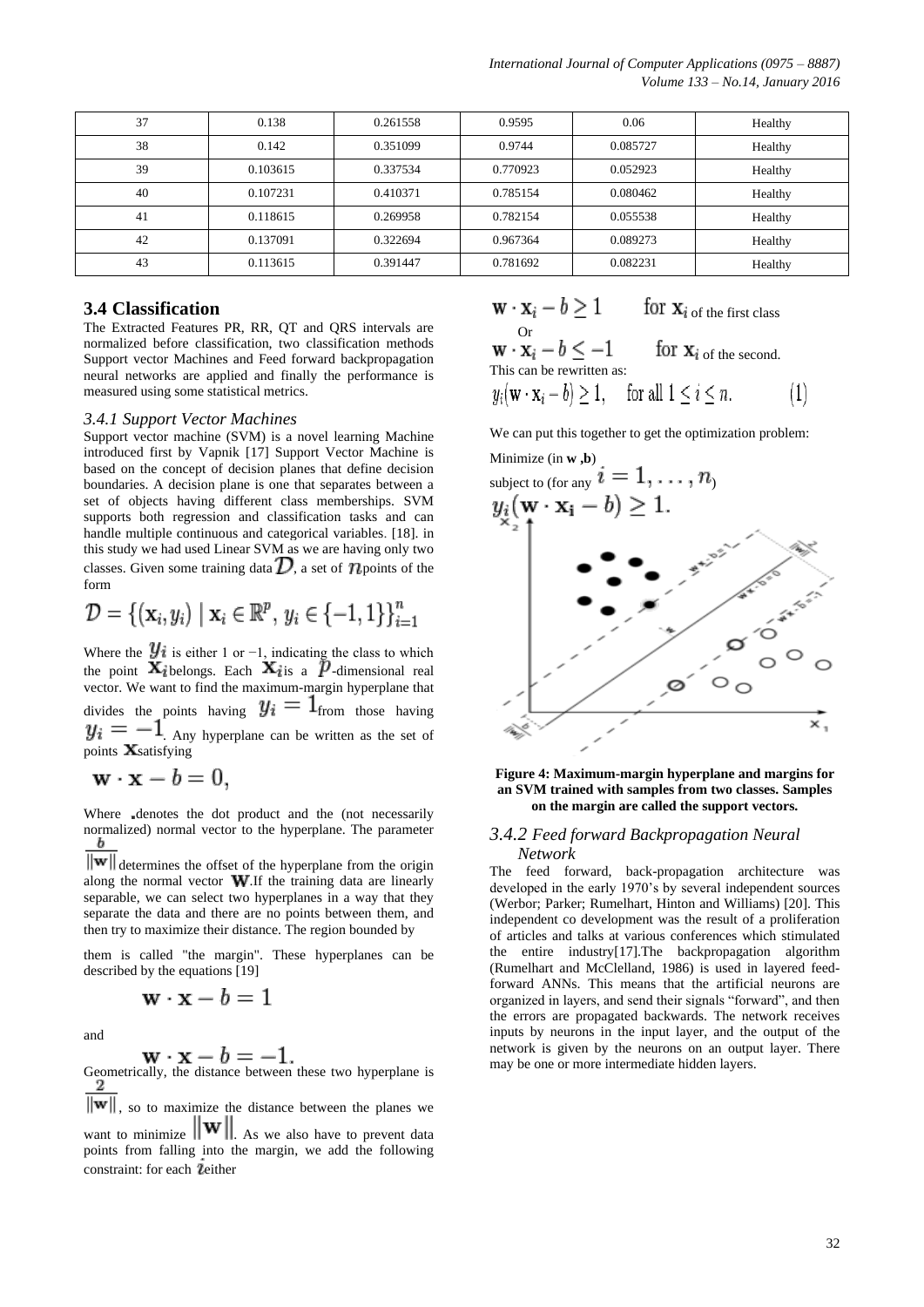

**Figure 5: Neural network classifier architecture**

The backpropagation algorithm uses supervised learning, which means that we provide the algorithm with examples of the inputs and outputs we want the network to compute, and then the error (difference between actual and expected results) is calculated. The idea of the backpropagation algorithm is to reduce this error, until the ANN learns the training data. The training begins with random weights, and the goal is to adjust them so that the Error will be minimal. [21].

#### **3.5 Performance Evaluation**

Three Statistical performance Measures are applied those are accuracy, sensitivity, positive predictive. These parameters are defined using 4 measures True Positive (TP), True Negative (TN), False Positive (FP), and False Negative (FN)[22].

**TP (True Positive):** Cardiomyopathy detection matches with decision of physician.

**TN (True Negative):** both classifier and physician advised absence of Cardiomyopathy.

**FP (False Positive):** system labels a healthy case as a Cardiomyopathy.

**FN(False Negative):** system labels a Cardiomyopathy as healthy

**Accuracy:** Accuracy is the ratio of number of correctly classified Samples, and is given by

Accuracy= (TP+TN) / N ×100-------------- (2)

Total number of cases are N

**Sensitivity:** Sensitivity refers to the rate of correctly classified positive. Sensitivity may be referred as a True Positive Rate. Sensitivity should be high for a classifier.

 $Se = TP / (TP+FN) \times 100$ --------- (3)

Positive predictive: Positive predictive is probability that disease is present when test is positive, which is by how much amount disease is correctly predicted.

 $Pp = TP/(TP+FP) \times 100-(4)$ 

## **4. RESULTS AND DISCUSSION**

In SVM classification linear SVM is applied all the dataset is divided into Training dataset having total 46 samples and testing dataset having 17 samples. We are getting 94.11 % accuracy for Healthy and 60 % accuracy for cardiomyopathy

and Total 86 % classification accuracy is obtained. In ANN classification all the dataset are divided into 70% training, 15% Testing and 15% validation datasets. The network is having 8 input layers, 20 hidden layers and one output layer the system is trained using Levenberg-Marquardt algorithm the best classification accuracy is achieved up to 12 epochs. We are getting 98% accuracy for Healthy and 85% for Cardiomyopathy and total 95% classification accuracy. The results are described in Table 4.

| <b>Table 4: Classification Results.</b> |
|-----------------------------------------|
|-----------------------------------------|

|                                                          | Accuracy | <b>Healthy</b> |       | Cardiomyopathy |       |
|----------------------------------------------------------|----------|----------------|-------|----------------|-------|
| <b>Classifier</b>                                        |          | <b>Se</b>      | Pp    | <b>Se</b>      | Pp    |
| <b>Support Vector</b><br>Machines                        | 86.36    | 94.11          | 88.88 | 60             | 75    |
| Feed forward<br>backpropagation<br><b>Neural Network</b> | 95.2     | 97.95          | 85.76 | 85.71          | 92.30 |

# **5. CONCLUSION AND FUTURE WORK**

The proposed system works on the ECG signals taken from online PTB diagnostic ECG database total 63 subject's signals are obtained for Healthy and cardiomyopathy. Initially the signals are preprocessed for removal of high frequency noise and baseline correction. Adaptive thresholding method is then applied for the detection of P-QRS and T waves and the Intervals of the waves are calculated and taken as the features for the detection of cardiomyopathy and provided as Input to both classifiers SVM and ANN. Both the classifiers efficiently detect cardiomyopathy with good classification accuracy. Neural networks are the best classifier giving the highest classification accuracy 95%.wher as SVM giving 86 % accuracy.

In future the proposed system can be enhanced for more accurate results by using the advanced feature extraction techniques like DWT also the more classification methods can be applied to compare the performance. Finally the system can be updated to detect all four types of cardiomyopathy.

# **6. ACKNOWLEDGEMENTS**

The author thanks to Physionet and the experts who have contributed in development of PTB diagnostic ECG database.

#### **7. REFERENCES**

- [1] National Heart Foundation of Australia http://www.heartfoundation.org.au.
- [2] Cardiomyopathy, Healthline Networks http://www.healthline.com/health/heartdisease/cardiomy opathy#1
- [3] Electrocardiography, Wikipedia https://en.wikipedia.org/ wiki/Electrocardiography
- [4] EKG http://www.vitatech.net/glossary/ekg/
- [5] Mirela Ovreiu ,Daniel J.Simon" Cardiomyopathy Detection from Electrocardiogram Features" Electrical & Computer Engineering Faculty,Publications Electrical & Computer Engineering Department ,Cleveland State University 2012.
- [6] [Ahmad Shukri, M.H.;](http://ieeexplore.ieee.org/search/searchresult.jsp?searchWithin=p_Authors:.QT.Ahmad%20Shukri,%20M.H..QT.&searchWithin=p_Author_Ids:38469157900&newsearch=true) [Ali, M.S.A.M.](http://ieeexplore.ieee.org/search/searchresult.jsp?searchWithin=p_Authors:.QT.Ali,%20M.S.A.M..QT.&searchWithin=p_Author_Ids:38469114600&newsearch=true) [;Noor, M.Z.H.](http://ieeexplore.ieee.org/search/searchresult.jsp?searchWithin=p_Authors:.QT.Noor,%20M.Z.H..QT.&searchWithin=p_Author_Ids:38244742900&newsearch=true) ; [Jahidin, A.H."](http://ieeexplore.ieee.org/search/searchresult.jsp?searchWithin=p_Authors:.QT.Jahidin,%20A.H..QT.&searchWithin=p_Author_Ids:37946047400&newsearch=true)Investigation on Elman neural network for